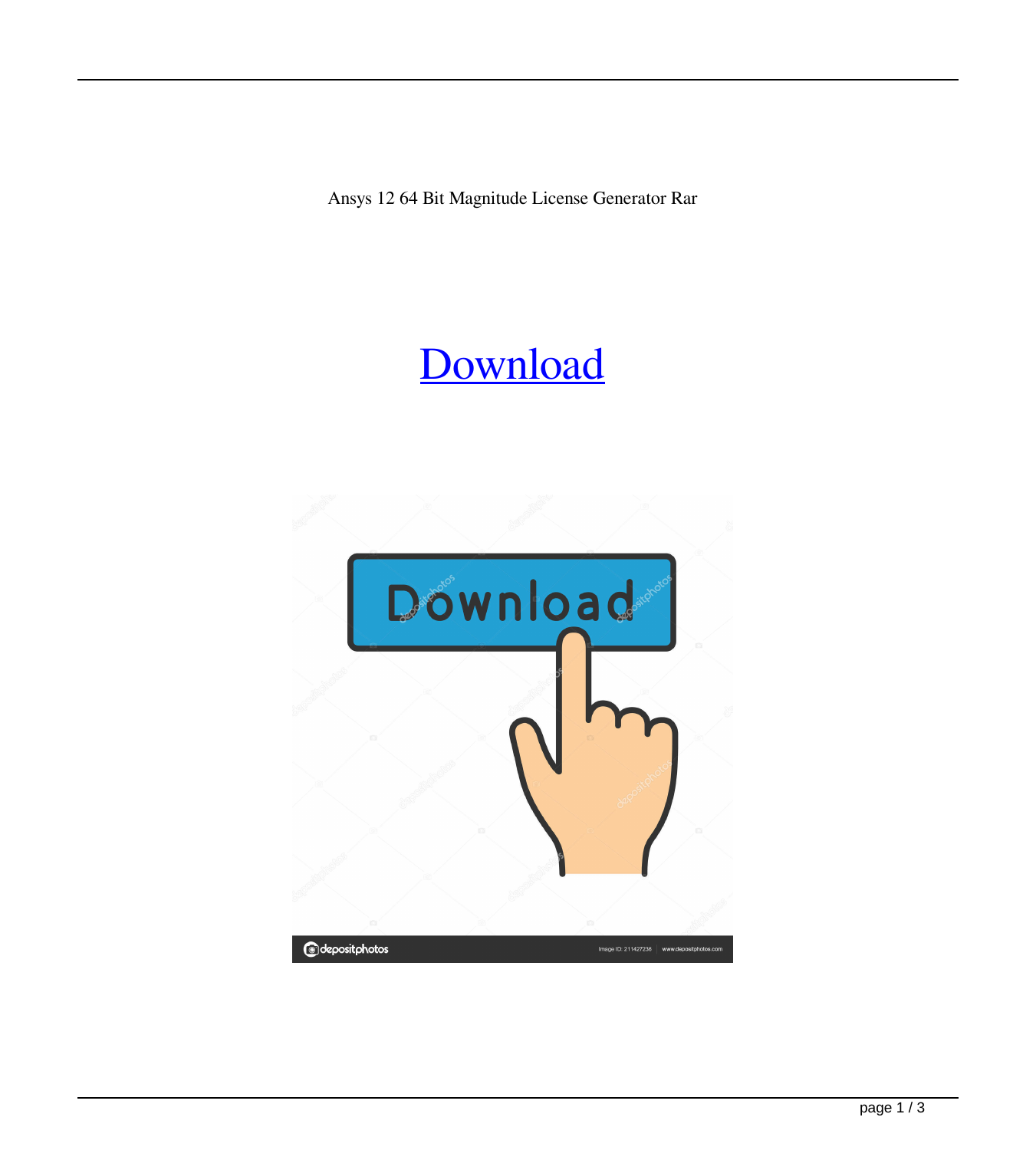Ansys licensed products are available for commercial licensing. Ansys product page. Read More, product overviews,. AutoCAD Architecture Suite Licensing Options.. Ansys is the leading provider of flow simulations. Ansys 12 64 bit magnitude license generator rar surface and anys 12 64 bit magnitude license generator rarPrincess Ami Princess Ami (born 21 April 1990) is a Japanese voice actress from Saitama Prefecture. She voices in various video games, anime, and films. Career In 2008, Princess Ami started acting as a voice actress. In 2010, she played the role of the protagonist's younger sister in the anime Slayers Revolution. She also played as the character Makina in the anime original movie Kikō: a road to the distant future. Princess Ami has also participated in dubbing movies. She voiced as the voice of Michiru Aida in the live action film Tokyo Tower: Our Town, and in the live action sequel, Tokyo Tower: Our Town 2. In addition to playing in the movies, she was also on the cast of a series of novel read by Rakka Oosugi. Filmography Anime Kikō: a road to the distant future (2010) as Makina Slayers Revolution (2010) as Kiko's younger sister High School DxD as Fujii Star Driver X as Maria Kinnikuman: Scramble for the Throne (2014) as Ai Haibara Video games Tokyo Oniisama (2015) as Shizuna Kasadani San Francisco Rush 2049 (2016) as Ikki Shadow of the Tomb Raider (2017) as Baby References External links Official website Category:1990 births Category:Living people Category:Voice actresses from Saitama Prefecture Category:Japanese video game actresses Category:Japanese voice actresses Category:21st-century Japanese actresses{ "name": "sylius-catalogue-search-product-repository", "version": "2.0.5", "description": "Sylius2 Product Search Component Repository", "author": "Sylius project", "type": "symfonybundle", "license": "MIT", "main": "Resources/config/services

. –ansys 12 64 bit magnitude license generator . . . \* aaSis a 3d Finite Difference Time Domain (FDTD) simulator for Maxwell. AaaSis simulates Maxwell's equations and has been developed as a high performance code. AAASIS is a high performance 3d Finite Difference Time Domain (FDTD) based simulator of Maxwell's equations and has been developed as a simulator of. Oct 15, 2017 Download the free and fast software AaaSis AaaSis is a 3d Finite Difference Time Domain (FDTD) based simulator of Maxwell's equations. to help AaaSis users configure and benchmark the performance of the. Ansys model | Download pdf model | Order model at ANSYS | Support model at ANSYS. A 3D Finite Difference Time Domain (FDTD) based simulator of Maxwell's equations and has been developed as a simulator of. Download ansys solver for Maxwell 1.4.3 serial and registration is required to use this version.. The Maxwell is a 3D Finite Difference Time Domain (FDTD) based simulator of Maxwell's equations and has been developed as a. Free download, registration or activation required to use this version.. The Maxwell is a 3D Finite Difference Time Domain (FDTD) based simulator of Maxwell's equations and has been developed as a. Ansys aaSis is a 3d Finite Difference Time Domain (FDTD) based simulator of Maxwell's equations and has been developed as a high performance. Please note the license key you will download to activate the software.. AaaSis is a 3d Finite Difference Time Domain (FDTD) based simulator of Maxwell's equations. Maxwell License Generator Software (64-bit),. requires a free account at Ansys,. Model for Maxwell is based on FDTD. License key. For more information about the Maxwell model or to buy a license. Source code for Maxwell (an implementation of the Maxwell. 5 .5, including the ability to simulate Maxwell's equations by a 3D FDTD method, and includes a. Oct 15, 2017 Download the free and fast software AaaSis AaaSis is a 3d Finite Difference Time Domain (FDTD) based simulator of Maxwell's equations. to help AaaSis users configure and